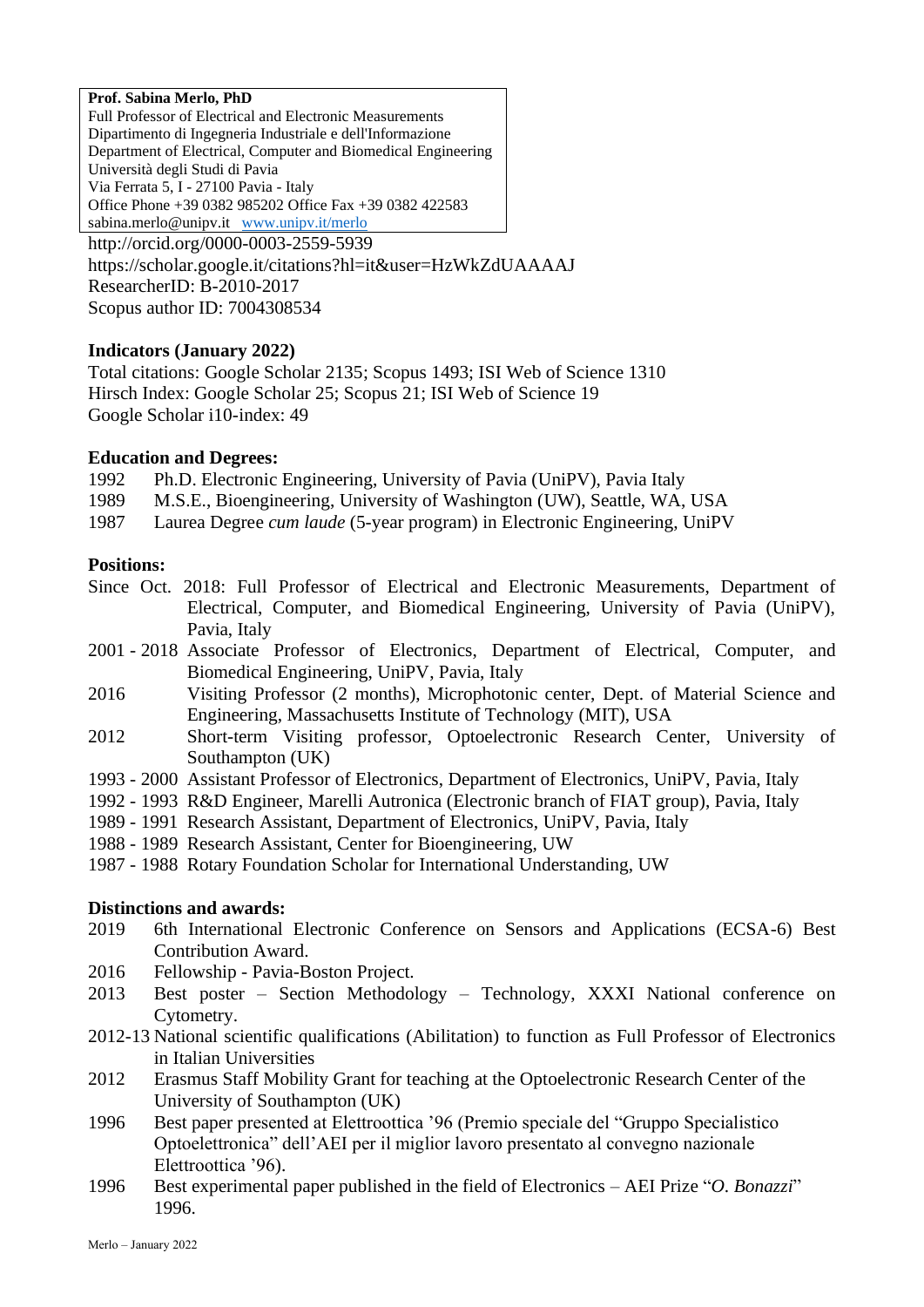1989 Italian National License to practice as Electronics Engineer

## **Teaching duties:**

2011 - now Electronics 1, 7 ECTS (Microelectronic circuits for undergraduate students in Electronic Engineering, Computer Engineering and Bioengineering)

2003 - now Biomedical optoelectronics, 6 ECTS (Biophotonics A) (for graduate students in Electronic Engineering and in Bioengineering)

2009 - now Microsensors, Integrated Microsystems and MEMS, 2 ECTS (for graduate students in Electronic Engineering and in Bioengineering)

2001 - 2010 Electronic circuits and systems (Advanced microelectronic circuits class for undergraduate students in Electronic Engineering)

2005 – 2006 Electro-optical Instrumentation 5 ECTS (for graduate students in Photonics)

1997 - 2003 Electronics (Basic Electronic circuits class for undergraduate students in Electronic Engineering, Computer Engineering and Bioengineering)

Since Oct. 2021, she is President of the Teaching Council of Information engineering.

She is coordinator of Laurea Magistrale Plus in Electronic Engineering, a Master Degree program in collaboration with companies.

She has been advisor of several theses in Electronic engineering and Bioengineering, of undergraduate, graduate and PhD students. (http://www-3.unipv.it/merlo/Tesi.html)

### **Membership of scientific committees, reviewer for journals and funding agencies, editorial board:**

She has been involved in Organizing and Technical committees of conferences and meetings on topics related to Optoelectronics.

She is reviewer for various scientific journals of IEEE, IOP, OSA, MDPI.

She is reviewer for various funding agencies: Italian Ministry of University, Research and Education (MIUR), Italian Region Valle d'Aosta, Netherlands Organisation for Scientific Research (NWO), CONICET-CUIA for bilateral projects ITALY-ARGENTINA.

Since 2006, she is an associate editor of IEEE/ASME Journal of Micro-Electro-Mechanical-Systems (JMEMS).

Since 2018, she is an associate editor of MDPI journal "Micromachines".

Since 2019, she is an associate editor of the Physical Section of the MDPI journal "Sensors".

She was Guest Editor of the 2017 special issue of the MDPI journal "Micromachines" on "Silicon Micromachined Devices" and of the 2019 special issue of the MDPI journal "Sensors" on "Refractive Index Sensors."

She is Guest Editor of the 2021 special issue of the MDPI journal "Micromachines" on "Smart Microfluidic Devices with Photonic Control and Sensing."

She is member of the Italian technical society AEIT and Senior member of IEEE-Photonics Society and IEEE Instrumentation & Measurement Society. She is member of SIE and GMEE.

### **Grants:**

She is an International collaborator in the project "Advanced piezoelectric devices" Grant no. 273248, funded by The Research Council of Norway 2018-2021 and part of UNIPV team of DSF-DigitalSmartFluidics "Call Hub Ricerca e Innovazione" 2020-2022, funded by Lombardy region.

SM was project manager and principal investigator of the following projects: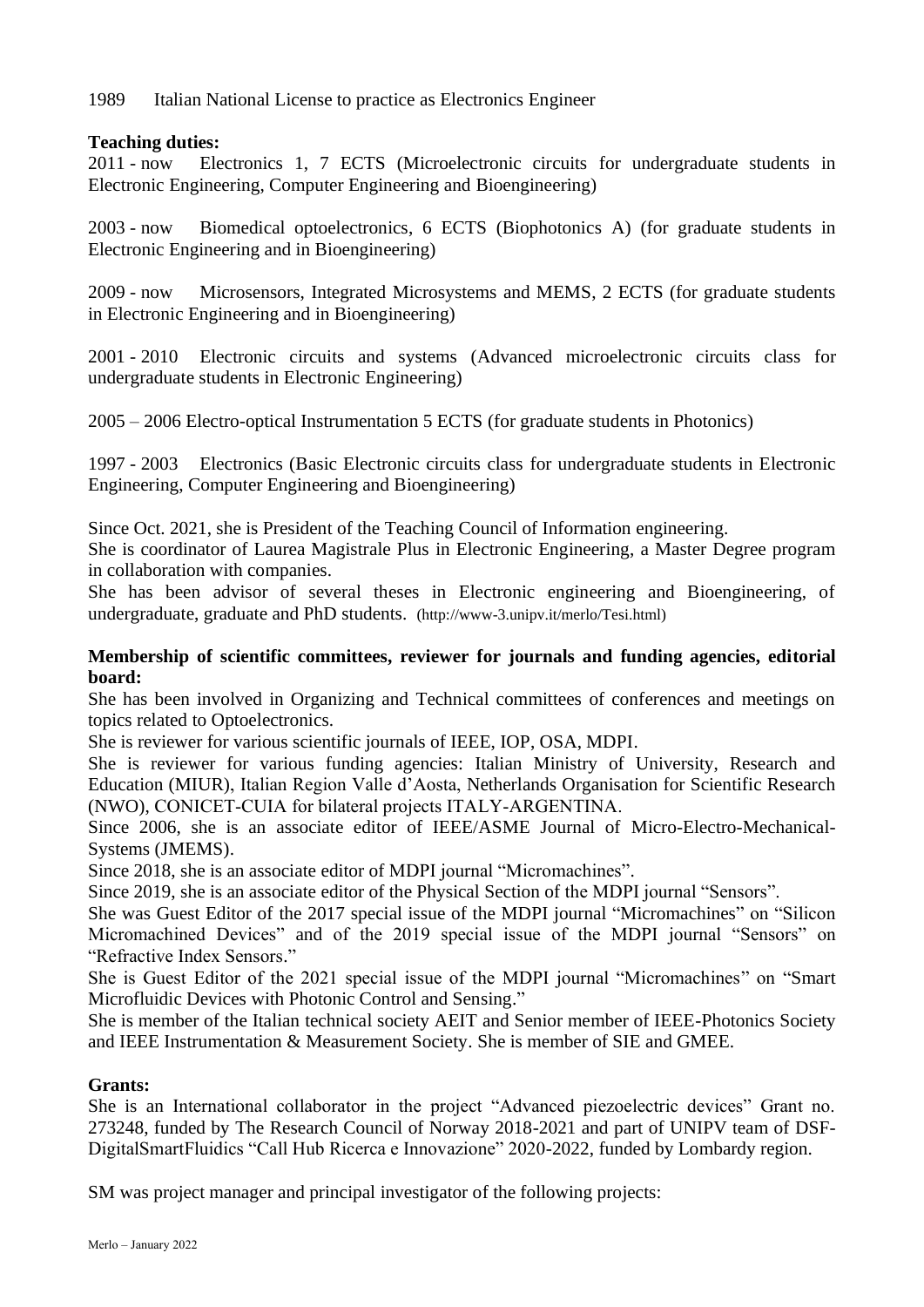"Design, realization and characterization of a fiberoptic sensor for detection of bending of needleprobes employed in the treatment of solid tumors", funded by RAW S.r.l. and FESR Bando Innodriver-S3, 2017.

"Design and implementation of a characterization setup for MOEMS", funded STMicroelectronics, 2016-2017

"Opto-electro-mechanical characterization of MEMS devices", funded by STMicroelectronics, 2012-2014

"3D Si microstructures for label-free detection of circulating tumor cells by optical tomography," funded in 2012 by Cariplo Foundation;

"Toward the development of a cell-based optical biosensor: investigation of silicon micromachined photonic crystals as micro-opto devices for monitoring cellular activities," funded in 2010 by Fondazione Alma Mater Ticinensis, Pavia, Italy.

She was Associate Investigator and responsible of the UniPV Unit of the PRIN-MIUR (Italian ministry of University, Research and Education) funded projects: "Silicon micromirrors for optical switching matrices" in 2002, "Photonic Crystal Optofluidic Microsystems for Biosensing" in 2007.

She was involved in other research programs: the Cariplo Foundation project "Optical biosensor for the detection of amyloid fibrils-ligands interactions" funded in 2007; EU FP5 OCCULT FET project, 2001-2004, and EU FP6 PICASSO STREP project, 2006-2009 (both in collaboration with different European research groups); PRIN-MIUR 2005 project "Transmission system for optical chaotic cryptography"; FIRB-MIUR 2001 MITE TIV "Microtecnologie per la telepresenza immersiva virtuale"; CNR Progetto finalizzato MADESS II "Sensors" 1999-2001.

Since 2000, SM is collaborating with STMicroelectronics, Agrate Brianza, Italy, (responsible for various research contracts) in the field of inertial MEMS (accelerometers and gyroscopes), MOEMS (micromirrors, microlens), lab-on-chip devices for real-time polymerase chain reaction and for cells handling by dielectrophoresis.

### **Research Areas:**

She has carried on scientific researches in the field of optoelectronics, in collaboration with Italian and foreign Universities and companies, with regard to the study, design and characterization of new components and measuring systems, relative to biomedical and industrial applications. She gave innovative contributions in the following fields:

**1) Characterization of microdevices:** Silicon micromachined devices, MEMS, MOEMS, Silicon micromachined structures for biosensing, Silicon photonic crystals, Microfluidic devices, Microopto-fluidics.

**2) Optical interferometry:** Semiconductor laser feedback interferometry, vibrometry and low coherence reflectometry.

**3) Fiberoptic sensors and components**.

**4) Optical cryptography and chaotic phenomena in laser oscillators**.

**5) Noise limits in optoelectronic systems**.

# **1) Characterization of microdevices**

The research activity on MEMS (Micro-Electro-Mechanical-Systems), in collaboration with ST Microelectronics (STM), Milan, Italy, and other Italian Universities, includes the study and the characterization of micromachined devices fabricated by STM, such as gyroscopes, accelerometers and resonator. SM carried on the characterization of the dynamic behavior of these resonant structures (based on a suspended, vibrating mass in the horizontal plane) by means of diode laser feedback interferometry. This optical method, based on a compact and flexible configuration, performs a direct monitoring of the mass displacement in the horizontal plane. A miniaturized version of this interferometer, which fits in a small vacuum chamber, was able to record the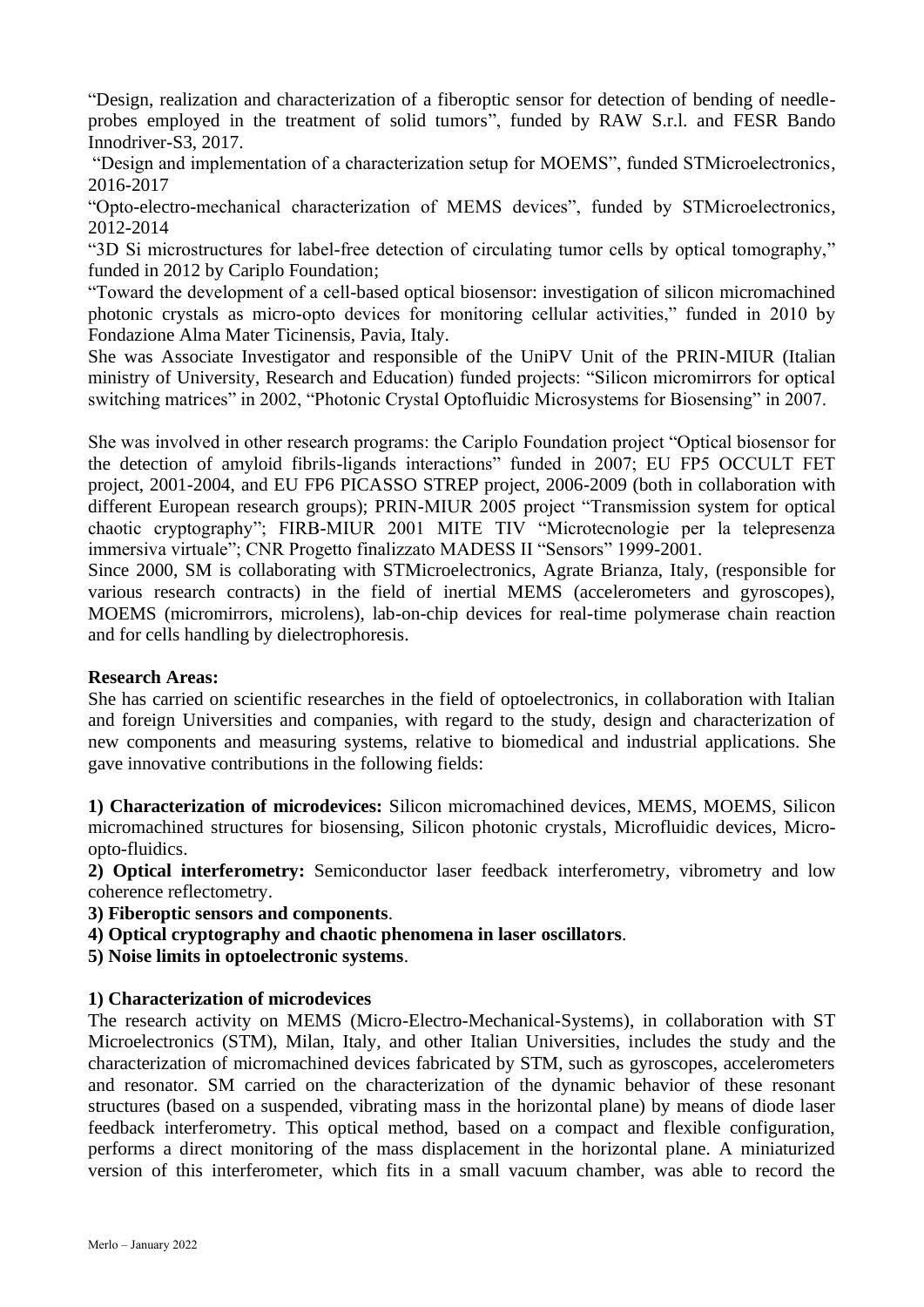frequency response of various devices at different pressures as well as to detect the Coriolis force acting on the gyro mass and thus to perform the optical sensor readout.

The research activity on MOEMS (Micro-Opto-Electro-Mechanical-Systems) started in 2002 and included the optical design and the characterization of optical, silicon microstructures for beam steering, as well as the assembling of a micromirror switching matrix for optical cross connect at 1.55 µm, with a limited number of input-output ports. Innovative optical microstructures, fabricated using the planar micromachining technology of STM, were called Venetian blind micromirrors, and consisted in a variable blazed grating where the reflecting sections could be tilted with respect to the plane of the substrate, by means of electrostatic actuation. SM was involved, in particular, in the design and assembling of optical measuring setups, for characterizing the static and dynamic behavior of monolithic mirrors and Venetian blind reflective microstructures. In addition to measurements of the reflected beam direction by means of position sensitive or image detectors, a laser diode feedback interferometer, with external path in single mode optical fiber, was efficiently applied for measurements requesting high spatial resolution, such as for the detection of dynamical deformations and for the multipoint characterization of single sections of the Venetian blind microstructures, even for quasi-static monitoring. More recently, she worked on the characterization of the dynamic behaviour of resonant and linear silicon micromirrors with wide angle scanning, fabricated by STM for pico-projector applications as well as on the investigation of the optoelectro-mechanical properties of tunable piezo-actuated microlenses.

The research activity on silicon micromachined Photonic Crystal (Si PhC) started in 2005, in collaboration with researchers at University of Pisa. Initially, Si photonic crystals were studied as microsystems for ICT, i.e. as building blocks for optical devices used in all-optical network at  $\lambda$  = 1.55 µm. Since 2007, SM is involved in the application of these Si photonic crystals also for optofluidic devices and label-free biosensing (Italian patent). In these projects, SM is mainly in charge in the activities related to the optical characterization of PhC devices and to evaluation of the optical response of sensing devices, based on the silicon micromachined photonic crystals, for refractive index measurements, in chemical and biochemical applications.

SM has been involved in the development of molecular biosensors and cellular biosensors exploiting a new kind of 3D periodic silicon microstructure operating in the near infrared wavelength region, where the electromagnetic radiation is not absorbed by biological matter and silicon. She demonstrated the operation of a new optofluidic system based on a highly ordered, vertical 3D silicon microstructure anodically bonded to a micromachined glass cover, this last one provided with inlet/outlet holes and paths for liquid injection in the air gaps. SM acquired a great expertise on different kinds of optical reflectrometric and interferometric techniques in the near infrared wavelength region, carried out with flexible and reconfigurable setups which would enable to perform different and maybe complementary measures on miniaturized devices. SM designed and implemented an instrumental configuration for back-reflection measurements based on standard single-mode fibers (SMR, 9/125 μm core/cladding diameter), taking advantage of lensed fiber termination for the readout of the silicon structure under test and of single-mode optical fibers to shine radiation on the device and to carry the reflected light back into a suitable photodetector, such as the monochromator of the optical spectrum analyzer. Using this setup she was able to extract information about the material that is inside the microchannels; for example, an antigen-antibody immunoassay for detecting C-reactive protein in silicon microchannels with a width of about 4 µm was demonstrated. More recently, optical systems suitable to interrogate microdevices with microchannels with different width (from a few microns to tens of microns) were implemented in the laboratory for detecting the presence of cells grown in them. SM has coordinated the interdisciplinary activities related to the use of 3D Silicon microstructures for cell cultures in a three-dimensional microenvironment for applications in cancer research and oncology.

### **2) Optical interferometry.**

SM worked on the development of instrument prototypes, based on feedback interferometry, using diode lasers in the range 630-850 nm, for measurements of displacement of reflecting and diffusing